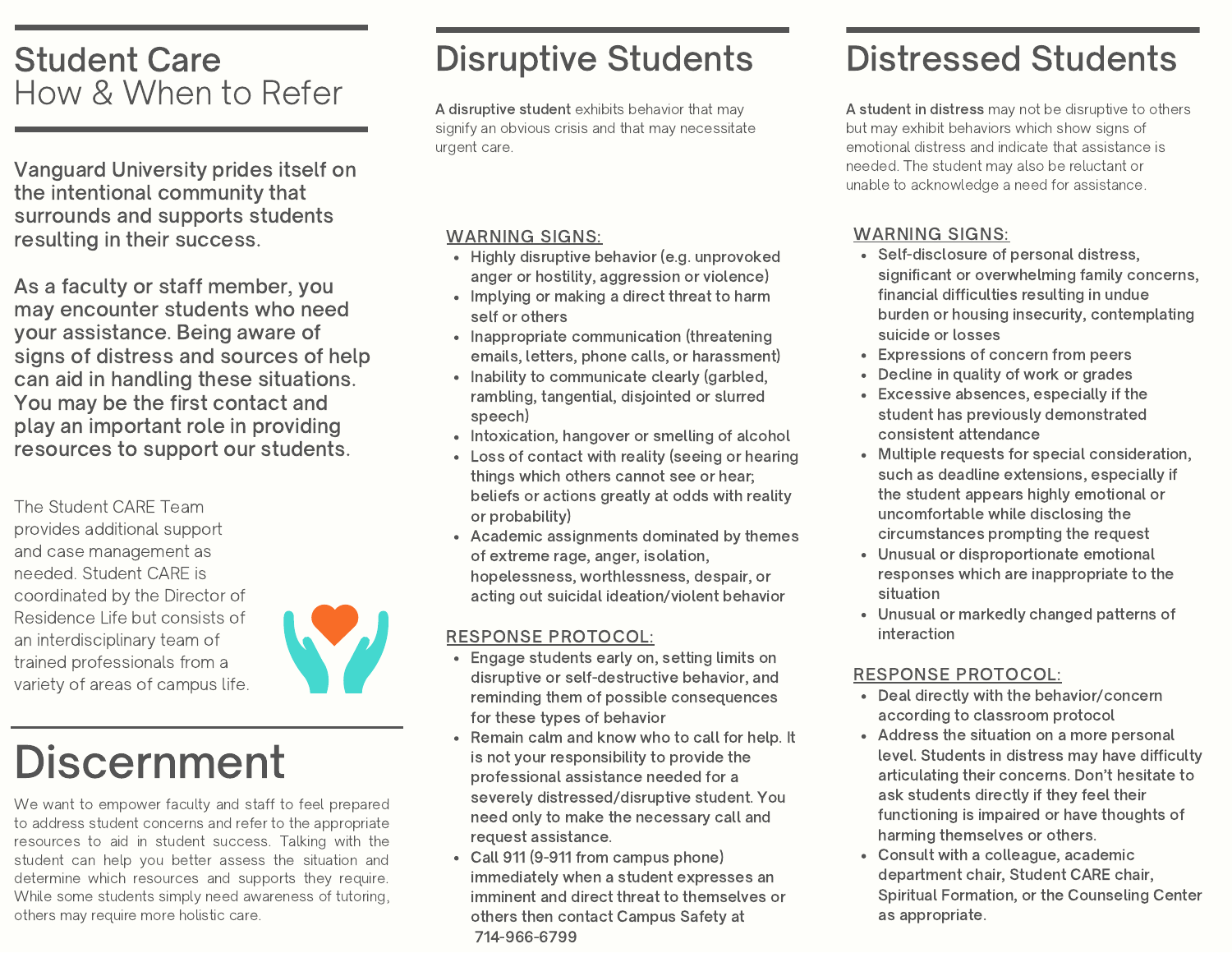## How to: Reach Out and Refer

- 1. Preparing to reach out to the student involves knowing the options and commitment required.
- Know the available campus resources and the referral process.
- Seek suggestions from experienced colleagues, department chair, etc.
- If in need of additional consultation, contact the Counseling Center to explore the issues involved and course of intervention.
- Allow sufficient time to thoroughly address the issues of concern.
- Review your physical environment and make provisions for your safety and that of others. If necessary, notify colleagues in close proximity of your intended intervention.
- Remain calm and know whom to call for help in case of need.
- If you decide not to have direct contact with the student, refer incident to the proper resources, including the CARE Team if appropriate.

### 2. Connecting with the Student

- Listen supportively. Repeat the student's statement to clarify and to demonstrate an understanding of the student's perspective.
- Do not challenge or become argumentative with the student.
- Do not try to minimize the student's distress.
- If safe, meet and talk in private to minimize embarrassment and defensiveness.
- Clearly express your concerns focusing on the behavior in non-disparaging terms.
- Ask if the student wants to hurt themselves. Asking does not plant ideas in the student's mind.
- If a student expresses a direct threat to self or others, or acts in a bizarre, highly irrational and disruptive way, contact Campus Safety.
- Offer supportive alternatives, resources and referrals.
- Respect the student's privacy without making false promises of confidentiality.
- Explore the student's support system(s).
- Emphasize the importance of professional help for the student.
- resolve the situation. Be factual and<br>objective 2. Document all incidents and attempts to objective.

### 3. Making the Referral



- Reassure the student that students often seek help over the course of their college career to effectively achieve their goals.
- Direct the student to a preferred assistance source.
- Be frank with the student about your limits (time, expertise, student's reluctance to talk).
- Frame any decision to seek and accept help as an intelligent and wise choice.
- Make sure the student understands what actions are necessary.
- Encourage and assist the student to make and keep an appointment.
- If necessary, find someone to stay with the student while calls to the appropriate resources are made, and offer to escort the student.

Recommend services and provide student with realistic expectations. Note that some campus resources can offer confidential support while others are required by mandates to respond or report.

**SEE** SOMETHING. **SAY** SOMETHING.

When in doubt, Refer.

You may be the first person to **SEE** SOMETHING distressing in a student since you have frequent and prolonged contact with them. The University requests that you act with compassion in your dealings with such students.

Students exhibiting troubling behaviors in your presence are likely having difficulties in various settings including the classroom, with roommates, with family and in even in social settings. Trust your instincts and SAY SOMETHING if a student leaves you feeling worried, alarmed or threatened!

Sometimes students cannot, or will not turn to family or friends. DO SOMETHING! Your expression of concern may be a critical factor in saving a student's academic career or even their life. Learning to recognize symptoms of student distress and identify appropriate referrals to campus resources will impact student success.

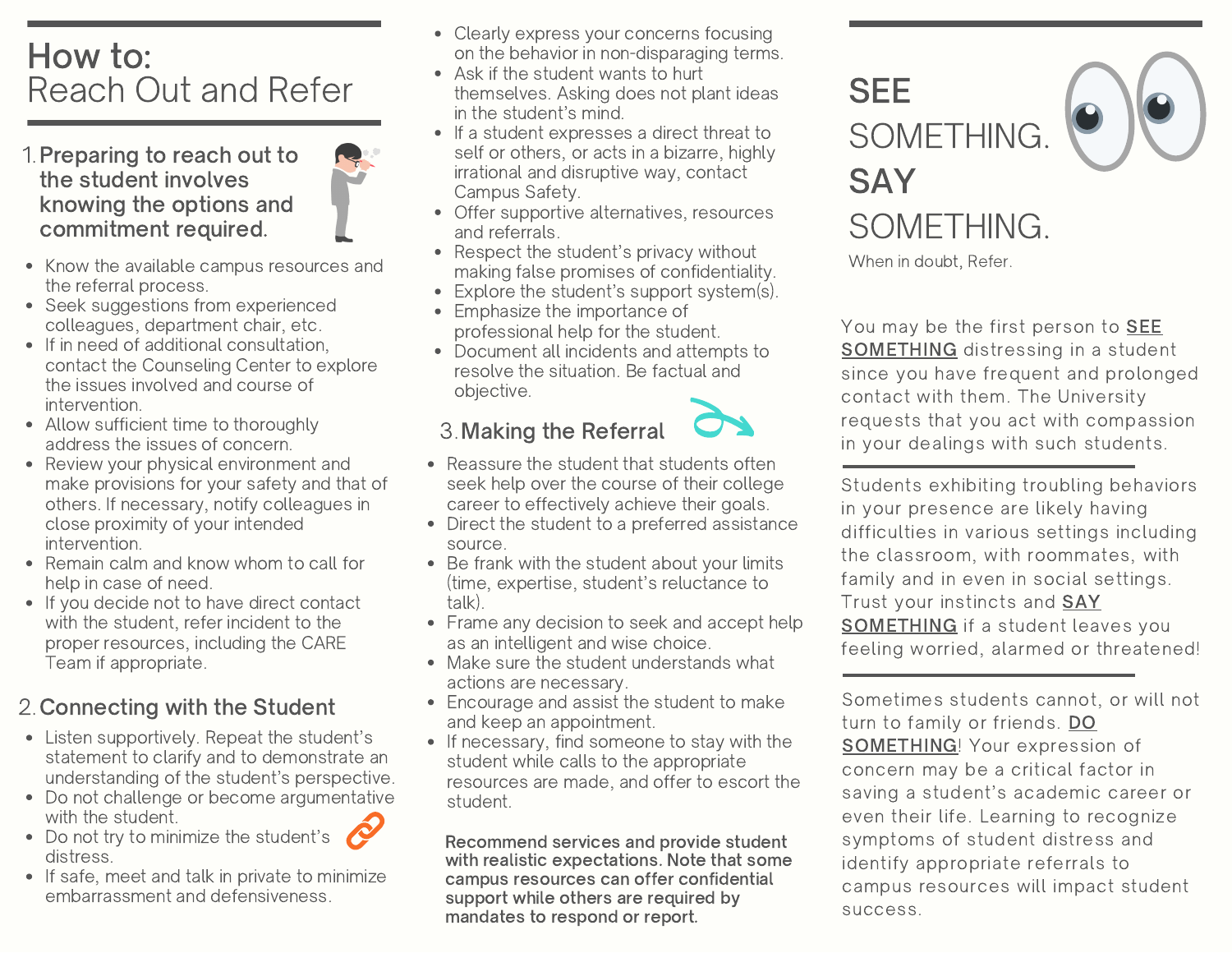Consider: Is the student a danger to self, others or need emergency assistance?



Am I Allowed to Share the Information I Have about this Student of Concern? According to the Federal Educational Rights and Privacy ACT (FERPA), University faculty and staff are permitted to disclose information about a student with appropriate university officials when there is an urgent health and/or safety concern.

# Together, we can change lives. Your help will go a long way.

### Where to Refer: Student Resources



### Emergency Response

#### WHEN A STUDENT:

- $\bullet$  Is the victim of a crime
- Has sustained severe injuries or has begun going into shock
- Is witnessed as unconscious or suffering from a serious medical issue
- Appears to post imminent danger to self or others
- Exhibits behaviors that make you feel unsafe
- Engages in activities or events that have an impact on the safety of the campus community

#### WHERE TO REPORT:

- If you feel the situation requires additional response CALL 911 or CMPD
	- Costa Mesa Police 24hr Phone line: 714-754-5252
- CALL Campus Public Safety 714-966- 6799 AND/OR Report on TITAN Mobile App

#### TYPICAL SERVICES RENDERED:

- A Campus Safety officer will be dispatched to the scene as needed. Depending on additional needs, other offices may also be deployed.
- If necessary EMS will be dispatched.
- If necessary police officers will arrive to investigate and take a formal report.